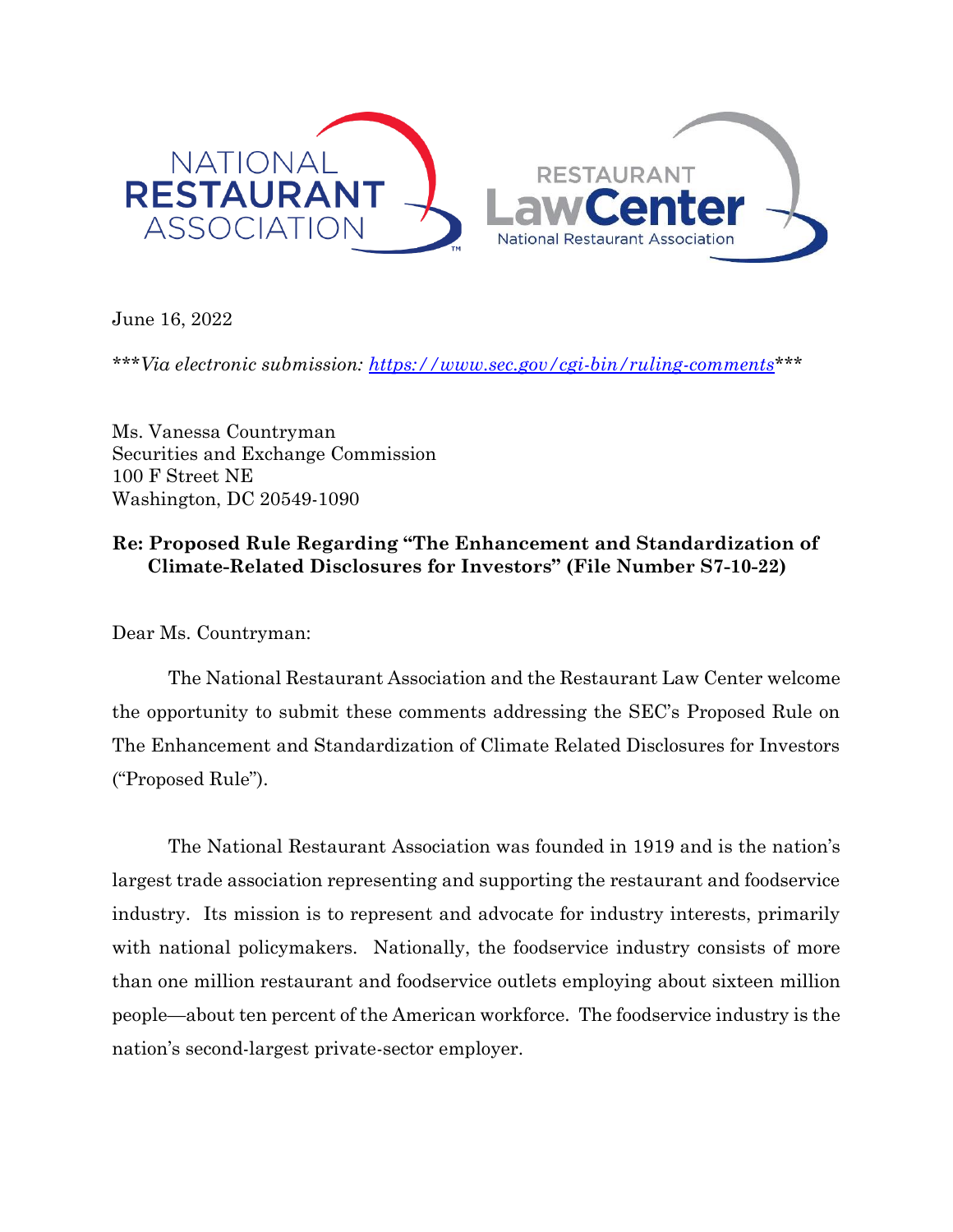The Restaurant Law Center is the only independent public policy organization created specifically to represent the interests of the food service industry in the courts and before regulatory agencies. Through regular engagement on behalf of the industry, the Restaurant Law Center provides regulatory agencies and courts with the industry's perspective on important issues, like the Proposed Rule, that may significantly impact the restaurant and foodservice industry.

The restaurant and foodservice industry is the lifeblood of the American economy. The industry is comprised of over one million establishments that represent a broad and diverse group of owners and operators—from large national outfits to small family-run neighborhood restaurants, and everything in between. The industry employs over 14 million people, the nation's second-largest private-sector employer. The industry also contributes directly and indirectly to the livelihood of others, including suppliers, purveyors, farmers and ranchers, distributors, myriad professional service providers, as well as governments who benefit from added tax revenue. Restaurants are cultural centers and community anchors, too. They drive commercial revitalization, provide opportunities for upward mobility and ownership (particularly for minorities, immigrants, women, and historically disadvantaged communities), and foster neighborhood identities.

As responsible stewards of the environment, the restaurant industry has long supported efforts to assess, improve, and report on environmental impacts. Specifically, the industry has worked to collaborate with governments, businesses, partners, customers, and other stakeholders to promote and adopt measures designed to address climate change. Restaurants have also enhanced efforts to reduce their environmental footprint in many ways—including by creating science-based targets in line with the Science Based Targets initiative on greenhouse gas emissions; establishing best practices in setting net-zero targets and achieving emission reductions; committing to increased transparency; pursuing renewable energy

2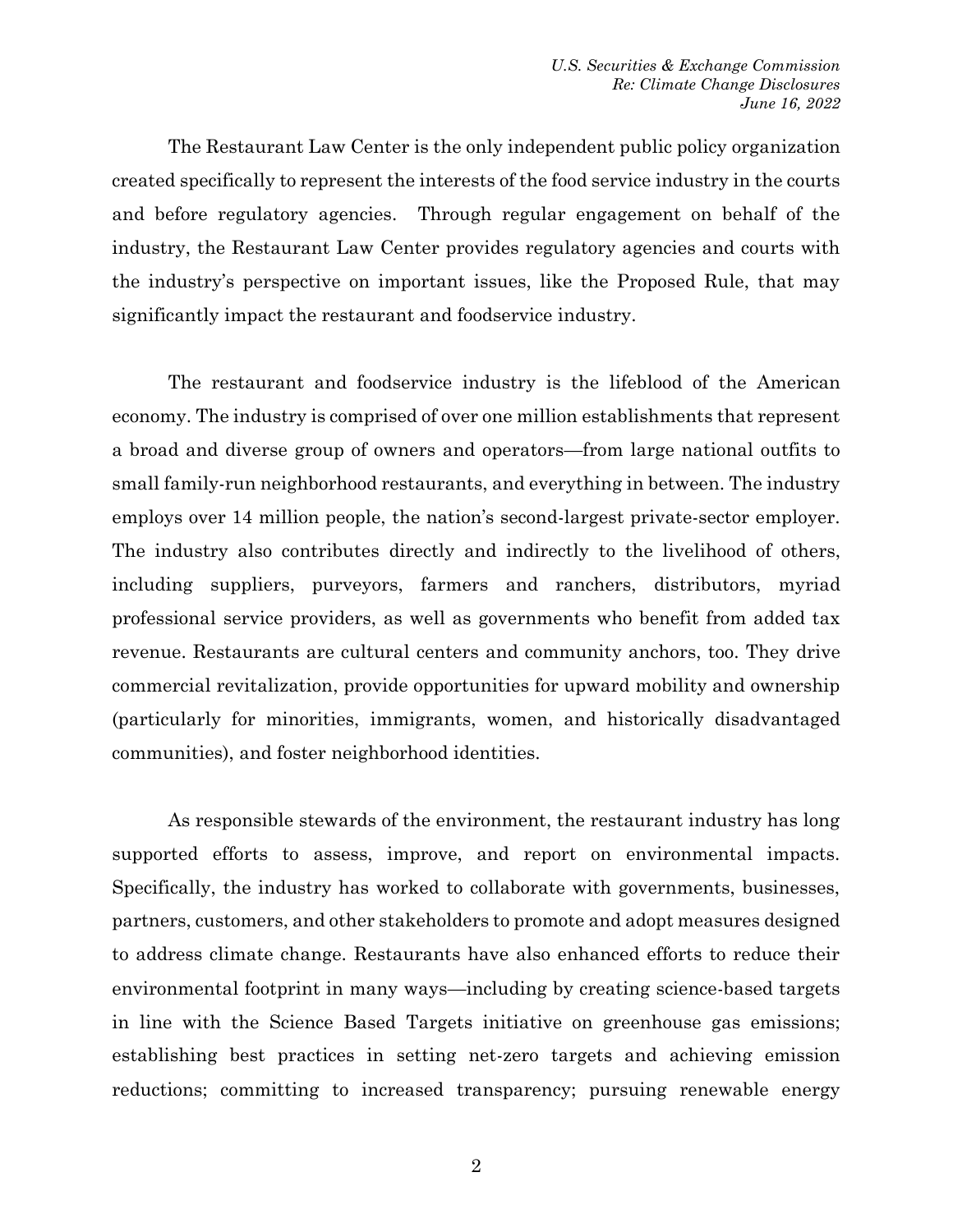solutions and improving energy efficiency; identifying and implementing new solutions on sustainable packaging and recycling; and reducing food waste.

Nevertheless, the National Restaurant Association and the Restaurant Law Center cannot support the Proposed Rule in its current form. While the industry recognizes the need for predictable and workable compliance regimes and for clear guidelines for communicating with stakeholders about climate issues, the Proposed Rule provides neither. Instead, the Proposed Rule would impose unrealistic, unwarranted and costly obligations on the industry by requiring development and disclosure of a wide array of climate-related metrics and issues that are not material to restaurant businesses and not material to investors. In other words, the Proposed Rule may not actually drive meaningful disclosures for investors or foster environmental improvements.

Yet the Proposed Rule threatens to impose these obligations at a time when the restaurant industry is already reeling—after bearing the brunt of the COVID-19 pandemic, facing major challenges resulting from inflation and supply chain issues, and experiencing steep increases in labor, energy, and ingredient costs, among others. Moreover, the Proposed Rule's heavy financial and legal burdens would be felt not only by restaurants themselves, but also by suppliers and partners facing unfunded and unfeasible compliance mandates, customers facing higher prices, and investors facing lower returns. With little if any added benefit to investors from requiring additional unnecessary disclosures, the high burdens imposed by the Proposed Rule are unfounded.

The National Restaurant Association and the Restaurant Law Center therefore urge the SEC to significantly alter the Proposed Rule to substantially narrow it, as described below, if the SEC does not withdraw the Proposed Rule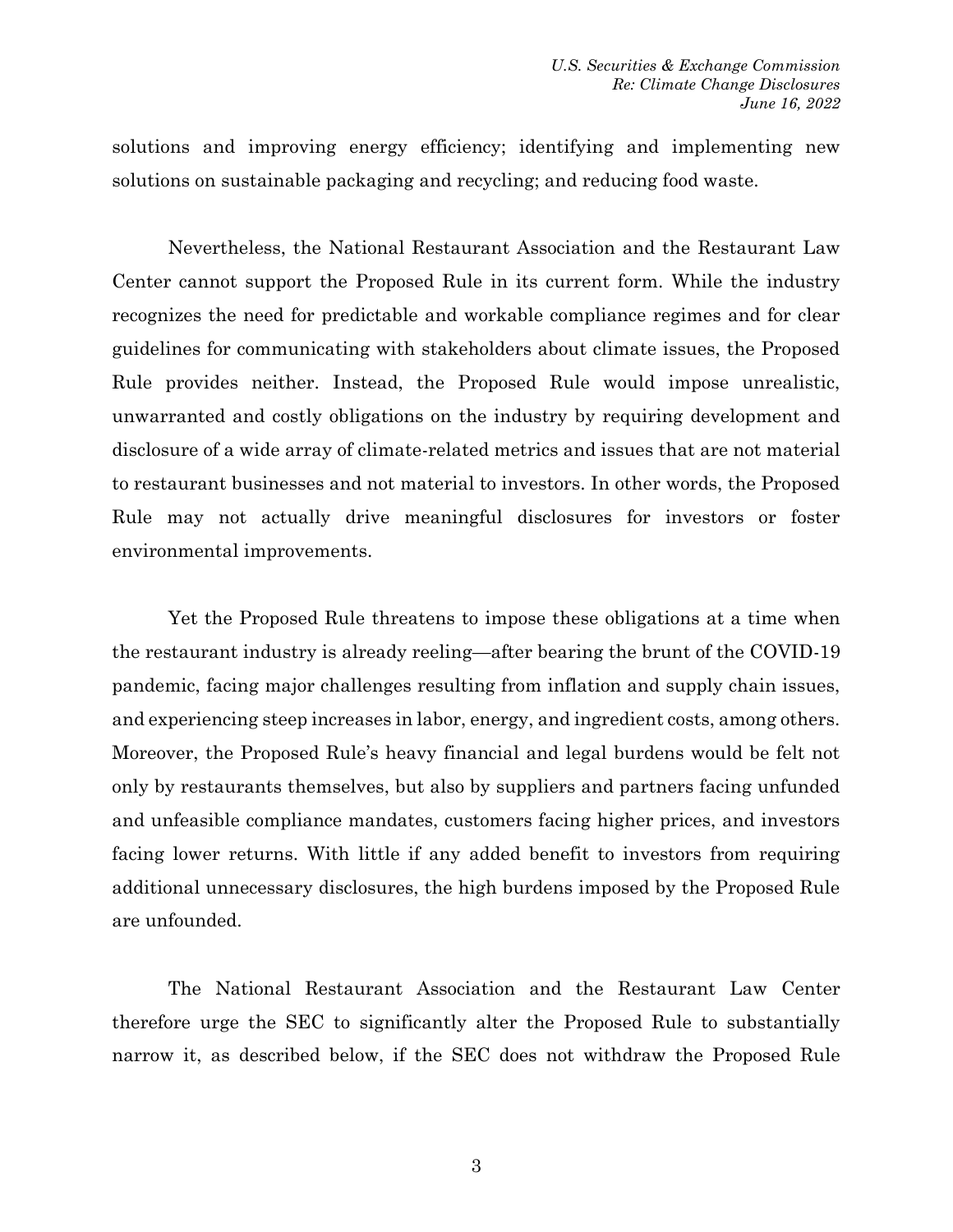entirely in light of the multiple legal defects that call into question the SEC's authority to issue the Proposed Rule in the first place.1

# **The Proposed Rule Imposes Significant Burdens and Costs on Public Companies Without Creating A Meaningful Improvement in Disclosure of Material Information.**

The Proposed Rule is a substantial change with wide-ranging implications that would impose significant, unnecessary, and undue burdens and costs on the restaurant industry. For example, among other things, the Proposed Rule requires companies to do all of the following, each of which would impose overly onerous consequences:

- Disclose certain climate-related information ranging from governance, business strategy impact and risk management of climate-related risks, to GHG emissions and climate-related goals and targets in the domestic company's registration statements and annual report on Form 10-K;
- Disclose certain GHG emissions, regardless of their materiality to the company, and include the disclosure period, the GHG categories, Scope 1 and 2 emissions, Scope 3 emissions in some instances, and GHG intensity, and include an attestation report;
- Disclose certain climate-related financial metrics in their consolidated financial statements beyond a 1% threshold in annual reports and registration statements; and
- Phase-in the Proposed Rules by certain compliance dates depending on the company's filing status.

<sup>&</sup>lt;sup>1</sup> For purposes of brevity and to avoid unnecessary overlap, RLC expressly incorporates by reference the comments and arguments made by others in this proceeding and preserves all rights to assert at the proper time any additional arguments raised in those submissions.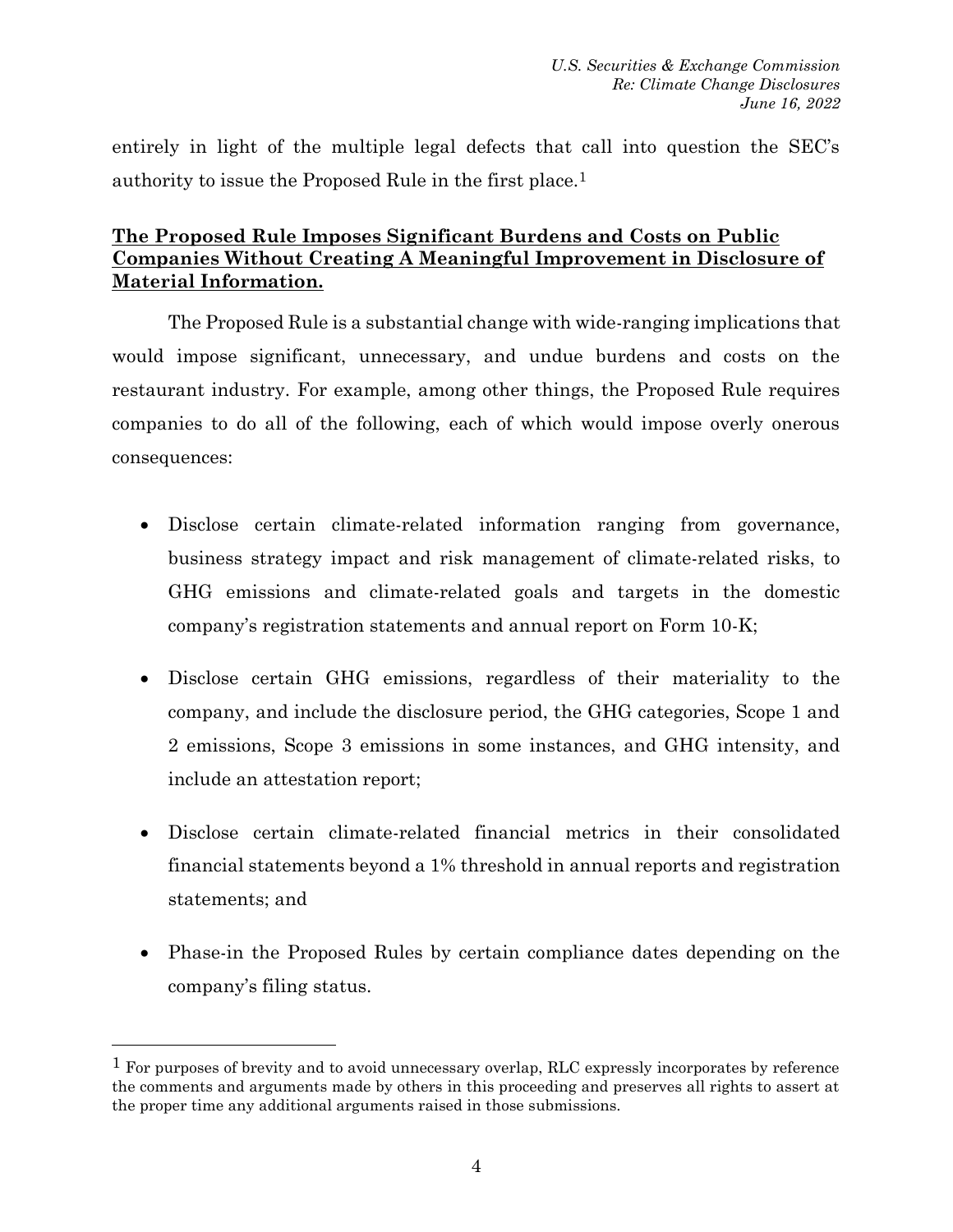In contrast to the SEC's expressed desire to move toward reducing and simplifying disclosure burdens on public companies,<sup>2</sup> these new obligations actually increase and complicate disclosure burdens. In substance, cost, and potential liability, the Proposed Rule's mandates represent the most sweeping disclosure requirements since Dodd-Frank.

The full magnitude of the cost and complication of compliance is not yet clear. Even the Commission itself has been unable to provide meaningful guidance about the likely expected costs to comply with the Proposed Rule's many disclosure requirements.3 But what is clear is that the high costs are further exacerbated by the Proposed Rule's lack of specific, workable guidance for companies if they are forced to undertake significant new efforts to identify, track, report, and attest under the auspices of the Proposed Rule.

Against these major costs and burdens, the Proposed Rule may not actually drive meaningful disclosures for investors or foster environmental improvements. Under the securities laws, companies are already obligated to disclose all information that is "material" to an investor, meaning that the information may be significant to a shareholder making an investment or voting decision.4 As such, as the SEC itself has recognized, the existing framework drives disclosure of environmental, social,

<sup>2</sup> SEC, *FAST Act Modernization and Simplification of Regulation S-K* (March 20, 2019) available at [https://www.sec.gov/rules/final/2019/33-10618.pdf.](https://www.sec.gov/rules/final/2019/33-10618.pdf)

<sup>3</sup> Commissioner Hester M. Peirce, *We are Not the Securities and Environment Commission – At Least Not Yet*, U.S. SEC (March 21, 2022), [https://www.sec.gov/news/statement/peirce-climate-disclosure-](https://www.sec.gov/news/statement/peirce-climate-disclosure-20220321)[20220321;](https://www.sec.gov/news/statement/peirce-climate-disclosure-20220321) *see also* Proposed Rule, p. 86 (recognizing that complying with certain aspects of the Proposed Rule may be costly and difficult).

<sup>4</sup> *See* 15 U.S.C. § 78j(b); 15 U.S.C. § 78n; 17 C.F.R. § 240.10b-5; *see also TSC Indus., Inc. v. Northway,*  Inc., 426 U.S. 438, 449 (1976) (describing as material information that "would have been viewed by the reasonable investor as having significantly altered the 'total mix' of information made available").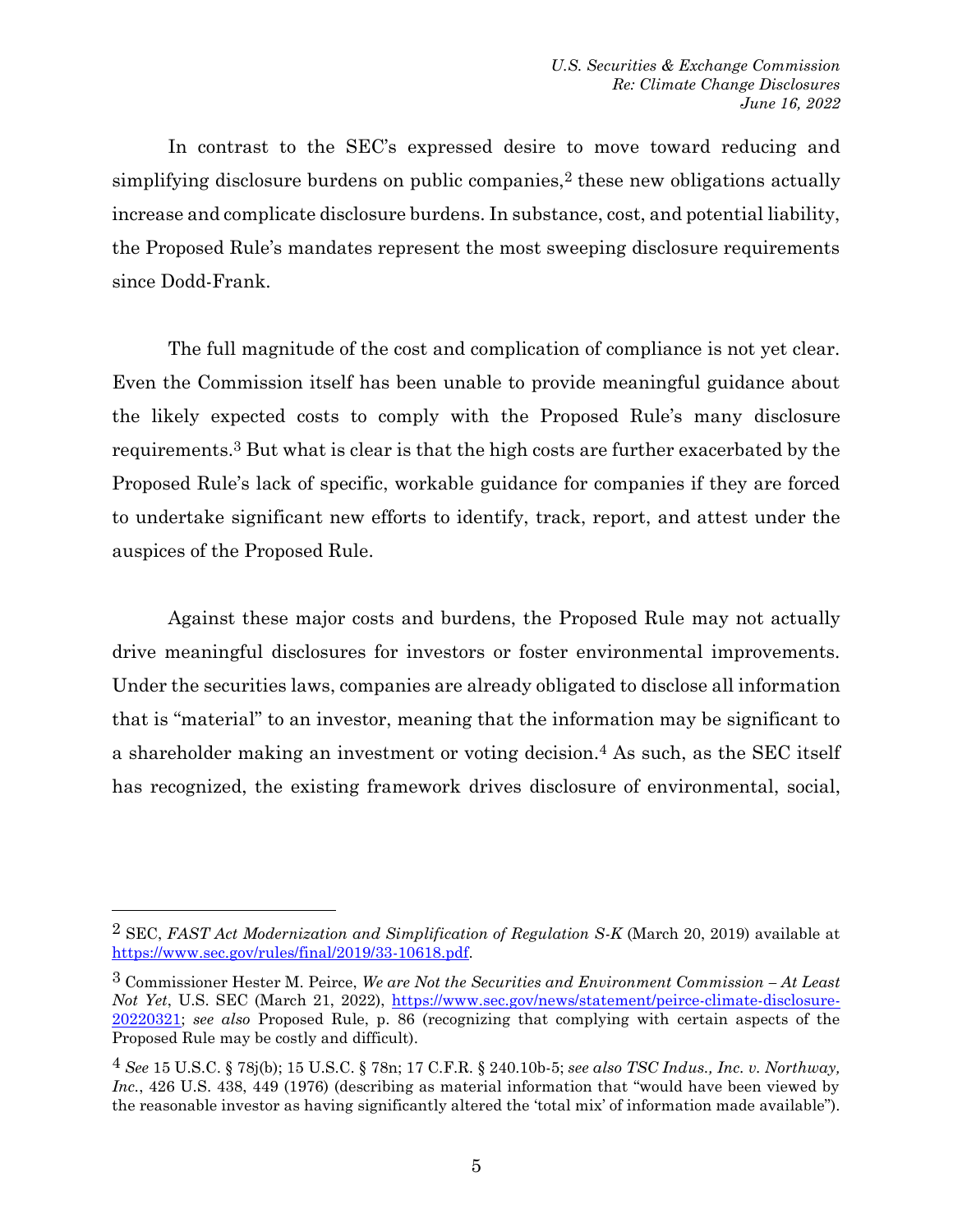and corporate governance (ESG) issues, including those related to climate change, when that information is material to investors in light of the specific circumstances.<sup>5</sup>

In other words, to the extent that disclosures about GHG and related issues are material for restaurant companies today, those companies are already required under existing law to provide all such disclosures. And to the extent such disclosures are *not* material to a restaurant company's investors, then under current law those companies are not required to disclose such information. Yet under the Proposed Rule, Item 1504 of Regulation S-K would require all registrants to disclose information about their GHG emissions, regardless of whether they are in fact material to the company or its shareholders. Importantly, requiring disclosure of information that is not necessarily material may not only be contrary to the law, but also may have far-reaching unintended negative ramifications. For example, given limited amounts of investor attention, requiring restaurant enterprises to disclose immaterial information may have the perverse effect of actually reducing the amount of information that an investor notices and absorbs.6

### **Specific Elements Of The Proposed Rule Are Especially Problematic For The Restaurant Industry.**

In light of the questionable legal foundation for the Proposed Rule, *see infra*, it should not proceed at all. However, assuming that the Commission will nevertheless pursue the Proposed Rule in some fashion, the four specific elements of the Proposed

<sup>5</sup> Henry Engler, *"Double materiality": New legal concept likely to play in debate over SEC's climate*  plan, Thomson Reuters (April 12, 2022), [https://www.thomsonreuters.com/en-us/posts/investigation](https://www.thomsonreuters.com/en-us/posts/investigation-fraud-and-risk/sec-double-materiality-climate/)[fraud-and-risk/sec-double-materiality-climate/;](https://www.thomsonreuters.com/en-us/posts/investigation-fraud-and-risk/sec-double-materiality-climate/) Alexander J. May, Charles D. Riely, and Gabrielle Sigel, *SEC Enforcement Division's ESG Task Force "Lifts the Vale" on its Scrutiny of ESG Disclosures*, Jenner & Block (May 11, 2022), [https://jenner.com/library/posts/21805.](https://jenner.com/library/posts/21805)

<sup>6</sup> *See, e.g.*, *Basic Inc. v. Levinson*, 485 U.S. 224, 231 (1988) (noting that an unnecessarily loose materiality standard "might bring an overabundance of information within its reach, and lead management 'simply to bury the shareholders in an avalanche of trivial information - a result that is hardly conducive to informed decision making."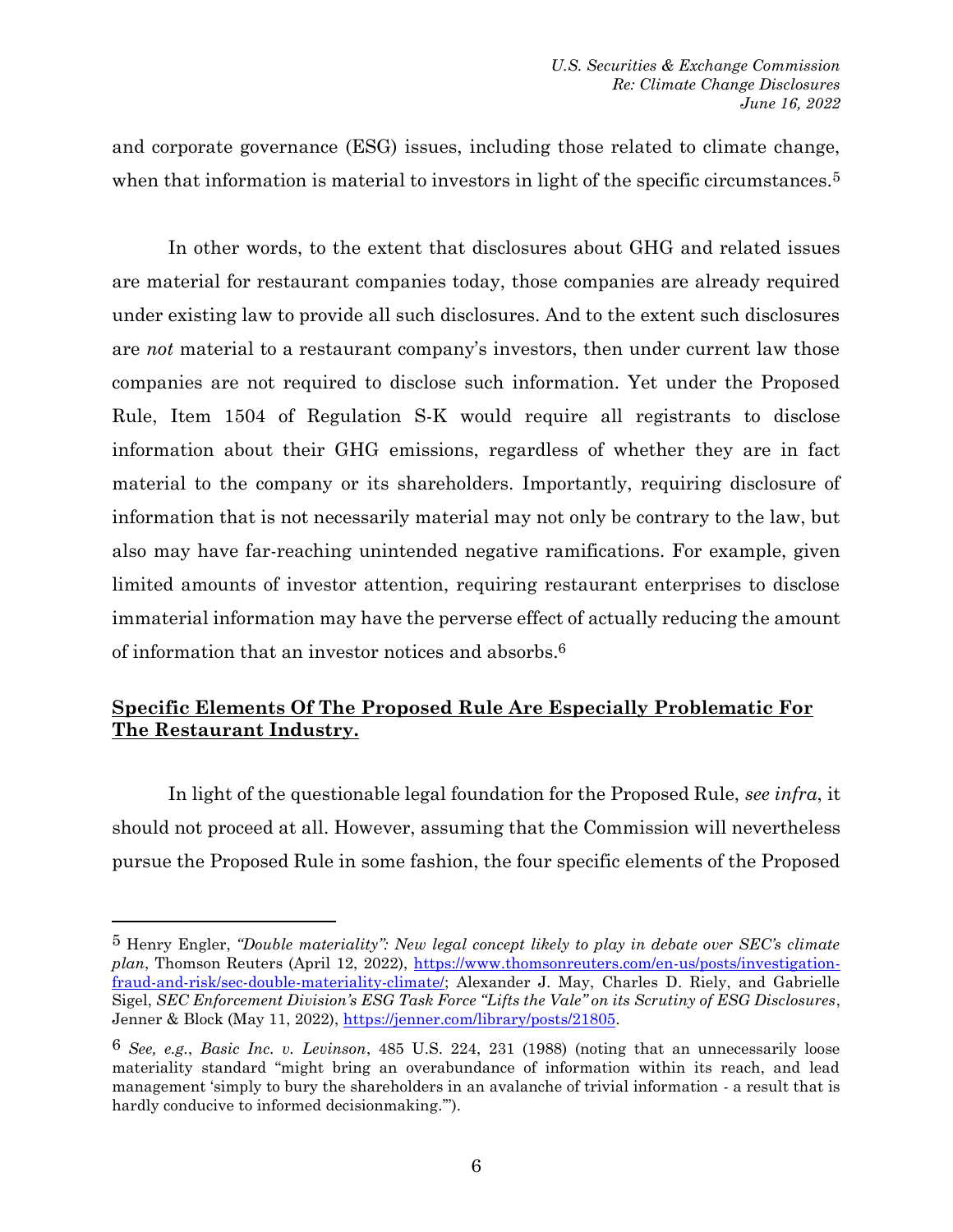Rule discussed below are acutely problematic for the restaurant industry and should be corrected. At a minimum, then, if the Commission moves forward with this Proposed Rule, it should take these concerns into account by providing clear guidance that can be applied easily and consistently by the broad and diverse array of companies across the economy, including those in the restaurant industry.

*1. Scope 3 disclosure requirements, as proposed, would be nearly impossible to accurately implement in the restaurant industry. The SEC therefore should remove the Scope 3 reporting requirements from the final rule. If Scope 3 is not severed from the final rule, reporting should be furnished to the SEC rather than publicly filed.*

Scope 3 reporting would require restaurant companies to disclose a wide array of information about activities of individuals and entities in the company's value chain, both upstream (e.g., farms, manufacturers, distributors) and downstream (e.g., delivery services, consumers). This would include emissions of all other businesses that are not directly owned, controlled or impacted by the company. The tremendous reach of Scope 3 reporting leaves restaurants with the major challenge of accurately reporting on the metrics of their extensive value chains. And that challenge is made all the more difficult given the structure of the restaurant industry and its reliance on other companies (including many small businesses) that are not well-equipped to gather or provide such information. The value supply chain for restaurants is different than any other industry, and Scope 3 requires estimation and third-party information which cannot be a part of a 10-K filing or other public filing. If the SEC advances Scope 3 emissions within the final rule, these reports should be considered and treated as furnished rather than filed.

Notably, the Proposed Rules regarding Scope 3 reporting do not include a quantitative definition of materiality. The SEC made one reference indicating that it considered including a quantitative materiality standard with respect to Scope 3 emissions, but decided against a bright-line rule, reasoning: "because whether Scope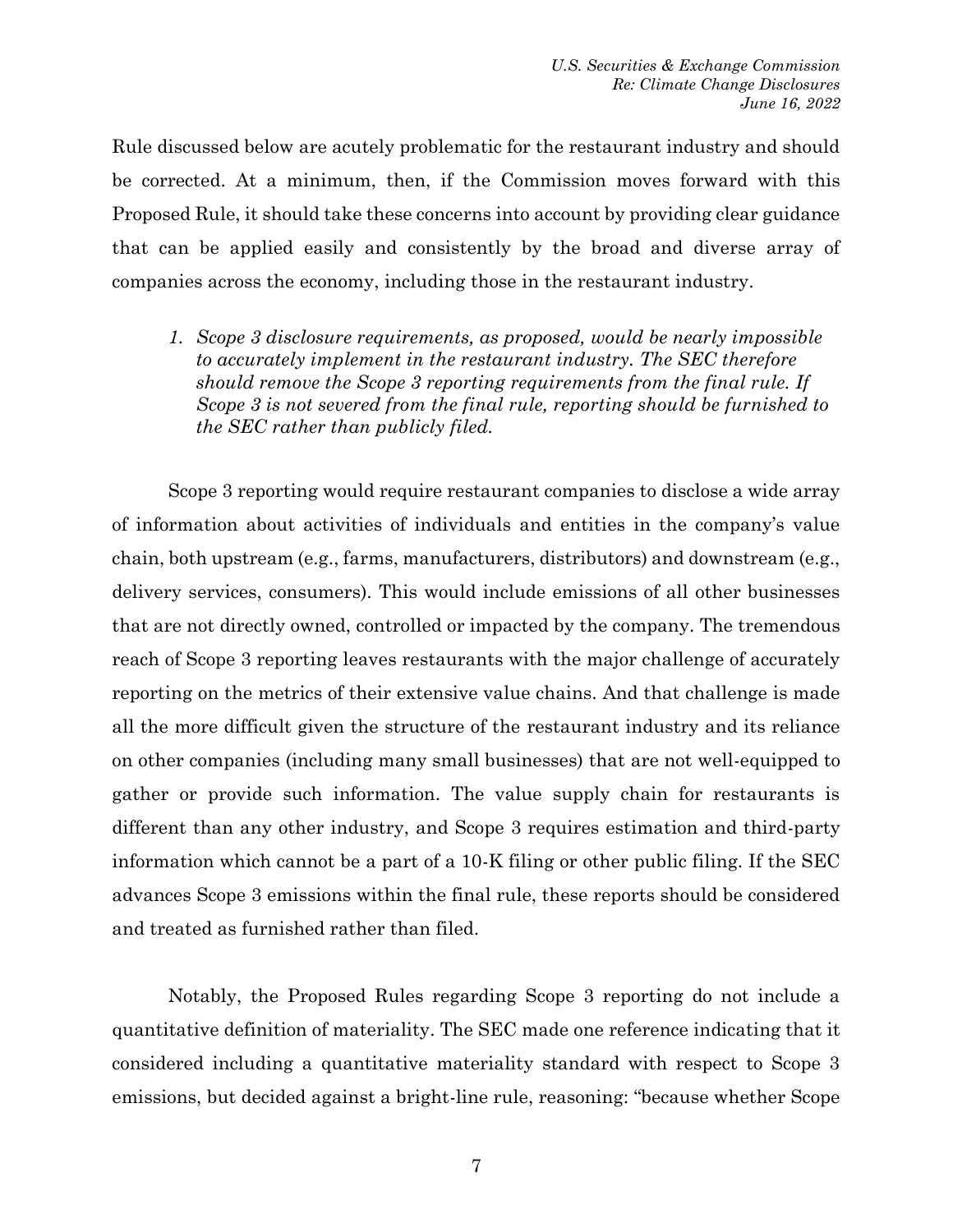3 emissions are material would depend on the particular facts and circumstances, making it difficult to establish a 'one size fits all' standard."7 The absence of clear guidance about materiality and reporting requirements, however, creates a challenge for many companies and may affect the SEC's goals of comparability and consistency in climate-related disclosures because it will spur companies to submit a wide array of disparate information.

Moreover, Scope 3 emissions calculation methods are highly unreliable. Current methods can lead to duplicate emissions reporting, generating unreliable and confusing data for the public – the precise opposite outcome the SEC contends the Proposed Rule is intended and designed to achieve. To ensure filers and investors have meaningful information, the SEC should not make Scope 3 emissions reporting an annual burden. The immense time and cost investment does not yield material information on a year-to-year basis, and the SEC should consider a Scope 3 reporting schedule commiserate with the exhaustive process it requires.

The SEC proposal also creates a perverse incentive for companies to centralize all supply chain products in the attempt to accurately track data, at a time when lesscentralized and more locally driven food is considered to be a way to combat climate change. Restaurants are fundamentally local operations, and using regional products makes both financial sense and reduces their environmental footprint. However, in light of the burdensome nature of the Proposed Rule and risk of data duplication, it will be easier and cheaper for restaurants to transact with larger, more centralized suppliers who can more easily provide emissions data than it will be to transact with local suppliers and farmers who do not have such data readily available and which data will be more difficult for restaurant owners to process.

<sup>7</sup> Proposed Rule, p. 174.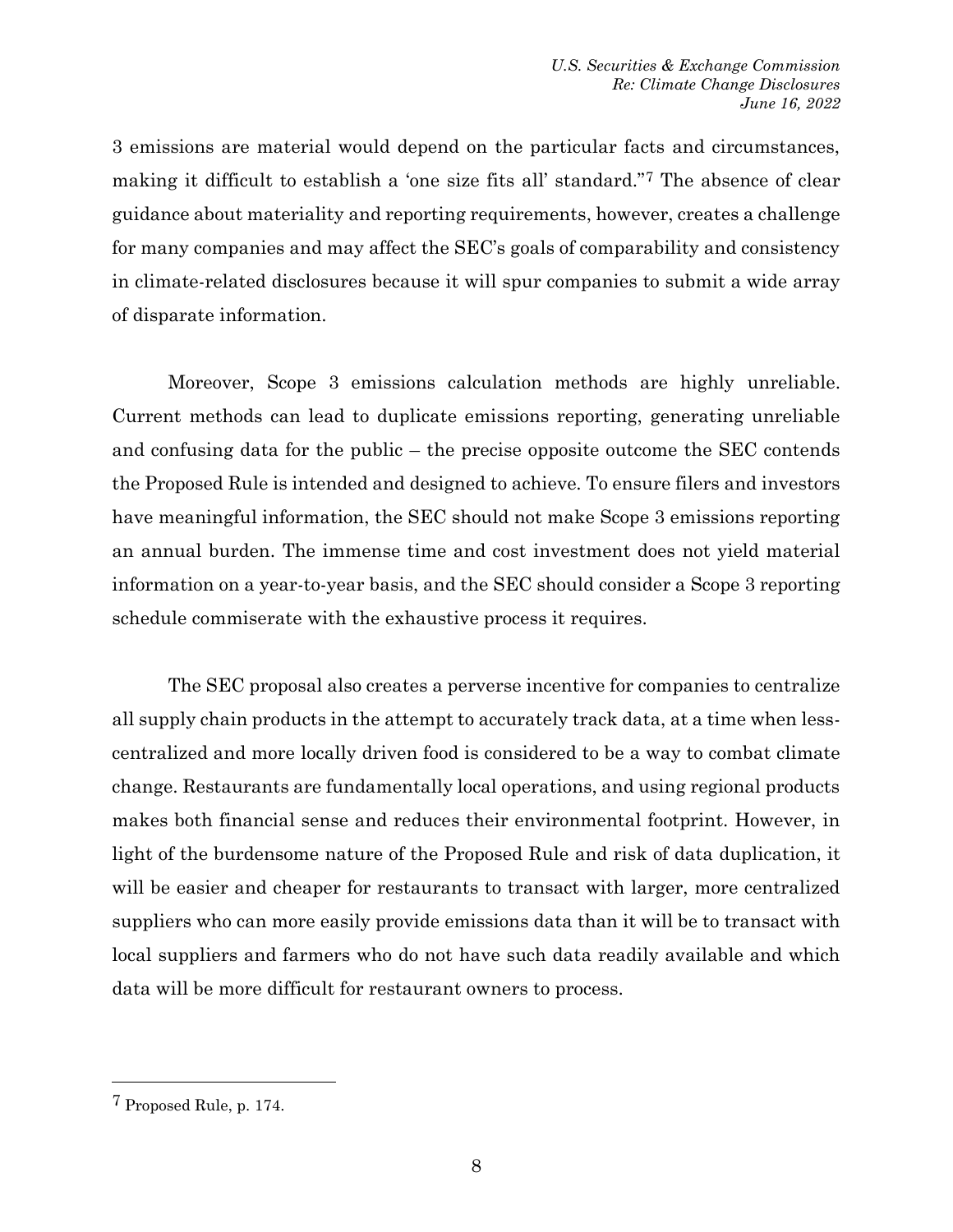*2. The 1% threshold for greenhouse gas reporting requirements is unduly burdensome. It should be raised to 10% and greenhouse gas emissions should be reported on a CO2 equivalent basis.*

In today's economy, many restaurant companies may not be able to include metrics for each line-item activity at that threshold, or to collect the necessary data to make such disclosures. Therefore, with the goal of reducing excessive and harmful activities, the Commission should set a 10% financial statement line-item threshold for disclosure. This would better serve investors and the public—as well as the restaurant industry and the Commission itself—by focusing reports on the disclosure of significant, material emissions. It would also serve smaller entities by reducing costs while still making progress towards the Proposed Rule's underlying goals.

Under the Proposed Rule, a restaurant's financial statements would need to detail any climate-related event or transition activity that affects 1% or more of the financial statement line item. This arbitrarily low threshold would mandate that restaurant companies and other financial statement filers would track virtually all types of climate-related events or transition activities which adds to the burdensome nature of the Proposed Rule. Instead, and in order for regulated entities to properly implement this proposal, the SEC should provide detailed examples of all potential "climate-related events" as well as guidance related to how to accurately assess financial impacts.

The SEC rule requires filers to "disaggregate" their emissions reporting, adding another costly burden for restaurants. Restaurants uniquely utilize many distinct types of energy, resulting in different reporting mandates on methane (animal-based), nitrous oxide (agriculture and soil treatment for farming), fluorinated gas (refrigeration), and normal carbon dioxide emissions. Reporting on multiple types of gases with multiple types of reporting streams, mostly collected from third-party vendors, creates an undue burden on restaurants. This type of data should be compared via aggregated reporting in furnished, not filed, documentation.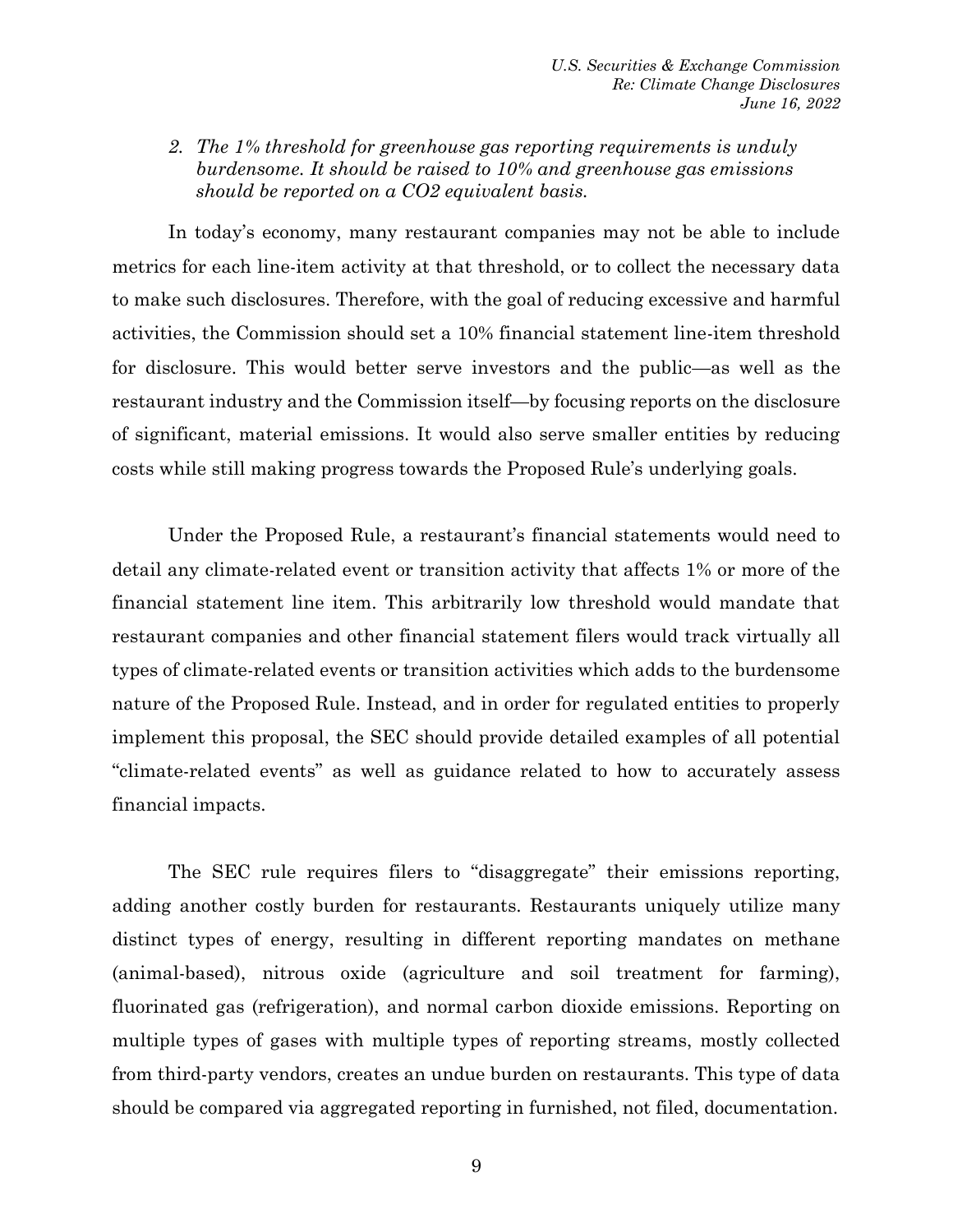*U.S. Securities & Exchange Commission Re: Climate Change Disclosures June 16, 2022*

*3. Extension of Phase-Ins: The phase-in of attestation standards should be extended. The phase-in of limited assurance should be extended by three years, and the transition to reasonable assurance should be extended by six years.*

The attestation requirement for Scope 1 and 2 emissions progresses to limited assurance by 2025 and reasonable assurance by 2027. If a company is currently voluntarily attesting to its emissions disclosures, the common standard is limited assurance. Establishing processes and controls takes time and resources that the industry cannot currently afford to dedicate to the task.

The assurance that companies must acquire under the Proposed Rule will be very expensive. These added expenses may be particularly difficult for members of the restaurant industry to absorb—in the aftermath of the pandemic and facing broad economic headwinds that are not expected to abate any time soon.8 Therefore, and as a result, the phase-in of limited assurance should be extended by three years, and the transition to reasonable assurance should be extended by six years. This additional time would provide the restaurant industry with critical flexibility and time to stabilize operations before dedicating substantial resources on efforts (including retention of third-party consultants) to compile such disclosures.

<sup>8</sup> National Restaurant Association, *2022 State of the Restaurant Industry* (January 31, 2022), <https://restaurant.org/research-and-media/research/research-reports/state-of-the-industry/> (noting labor costs will continue to remain elevated and impact restaurant profit margins throughout 2022); Alicia Kelso, *How Inflation and Labor Shortages are Changing Menus*, Forbes (May 25, 2022), [https://www.forbes.com/sites/aliciakelso/2022/05/25/how-inflation-and-labor-shortages-are-changing](https://www.forbes.com/sites/aliciakelso/2022/05/25/how-inflation-and-labor-shortages-are-changing-restaurant-menus/?sh=5fab5a46be30)[restaurant-menus/?sh=5fab5a46be30](https://www.forbes.com/sites/aliciakelso/2022/05/25/how-inflation-and-labor-shortages-are-changing-restaurant-menus/?sh=5fab5a46be30) (noting that supply shortages, rising inflation, and higher food costs predicted to be the norm for some time).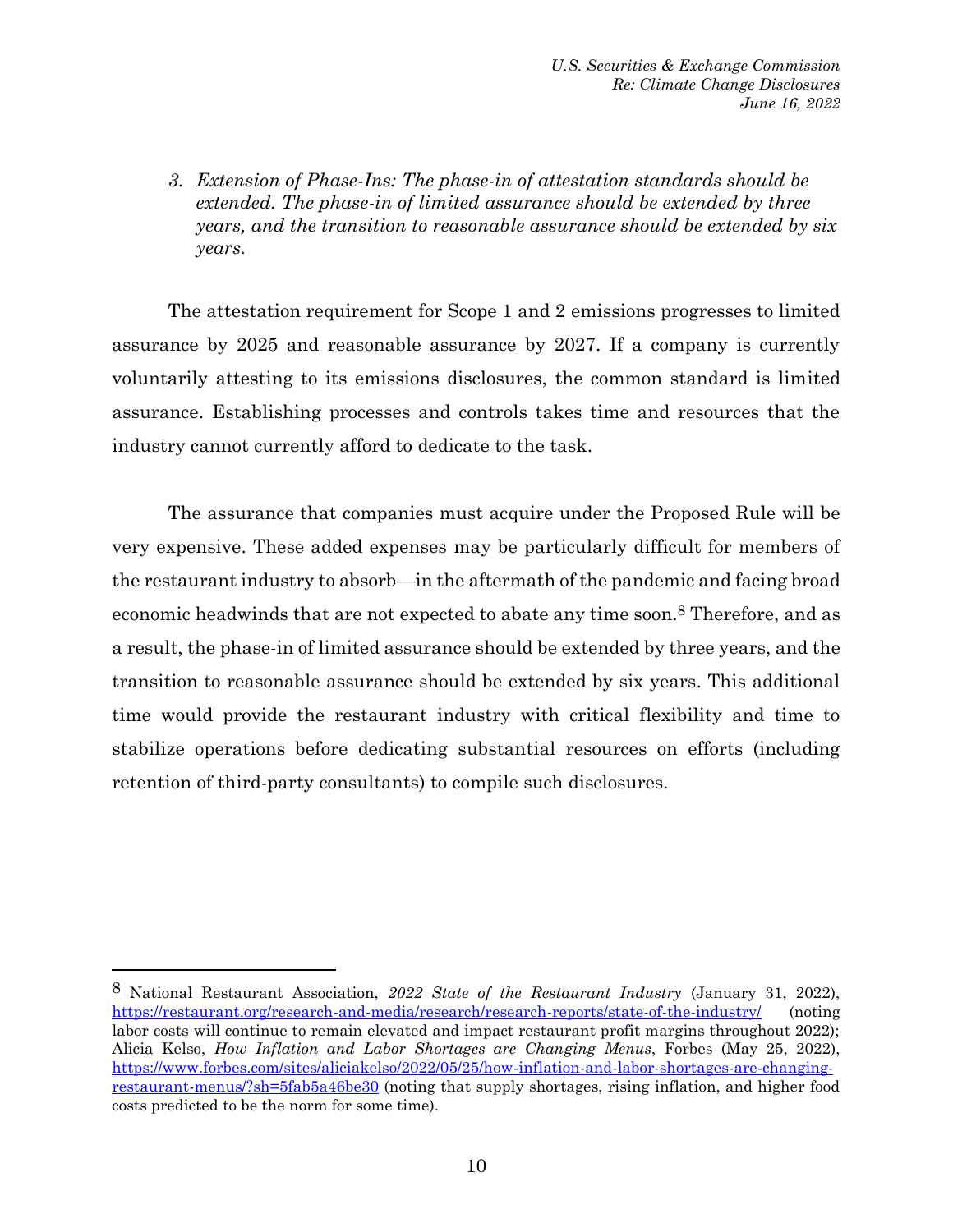*U.S. Securities & Exchange Commission Re: Climate Change Disclosures June 16, 2022*

*4. The Commission should allow GHG disclosures to be furnished, including on company websites, rather than filed with the SEC.*

The SEC's stated goal in its Proposed Rule is to provide investors with "consistent, comparable, and reliable" information on a company's environmental impact. But under the current proposal, companies lack a uniform and reliable method for reporting information, and thus may be subject to significant potential liability based on the statements made in reports filed with the SEC. The requirement to "file" GHG-related disclosures should therefore be removed. Alternatively, if not removed, the Commission at the very least should create a safe harbor for registrants by allowing them to disclose GHG emissions information publicly to investors by having it readily available on company websites and furnished but not filed with the SEC. This alternative, which the SEC has permitted in other contexts, $9$  achieves the goal of getting information to investors while removing some of the compliance burdens and potential legal risks that the Proposed Rule will place on companies, including members of the restaurant industry.

### **The Proposed Rule Suffers from Multiple Legal Defects**

Although implementing the suggested changes discussed above would reduce the Proposed Rule's negative impact on the restaurant industry, even those changes

<sup>9</sup> *See, e.g.*, SEC, General Instruction B.2 of Form 8-K ("The information in a report furnished pursuant to Item 2.02 (Results of Operations and Financial Condition) or Item 7.01 (Regulation FD Disclosure) shall not be deemed to be 'filed' for purposes of Section 18 of the Exchange Act or otherwise subject to the liabilities of that section unless the registrant specifically states that the information is to be considered 'filed' under the Exchange Act or incorporates it by reference into a filing under the Securities Act or Exchange Act."); SEC, *XBRL Voluntary Financial Reporting Program on the EDGAR System*, 70 Fed. Reg. 6556, 6562 (Feb. 8, 2005) (providing that XBRL-Related Documents "are not deemed filed for purposes of Section 18 of the Exchange Act or Section 34(b) of the Investment Company Act or otherwise subject to the liability of these sections"); 17 C.F.R. § 229.201 (Instructions to Item 201(e) providing that required information "need not be provided" in certain required SEC filings and "will not be deemed to be incorporated by reference into any filing under the Securities Act or the Exchange Act, except to the extent that the registrant specifically incorporates it by reference.").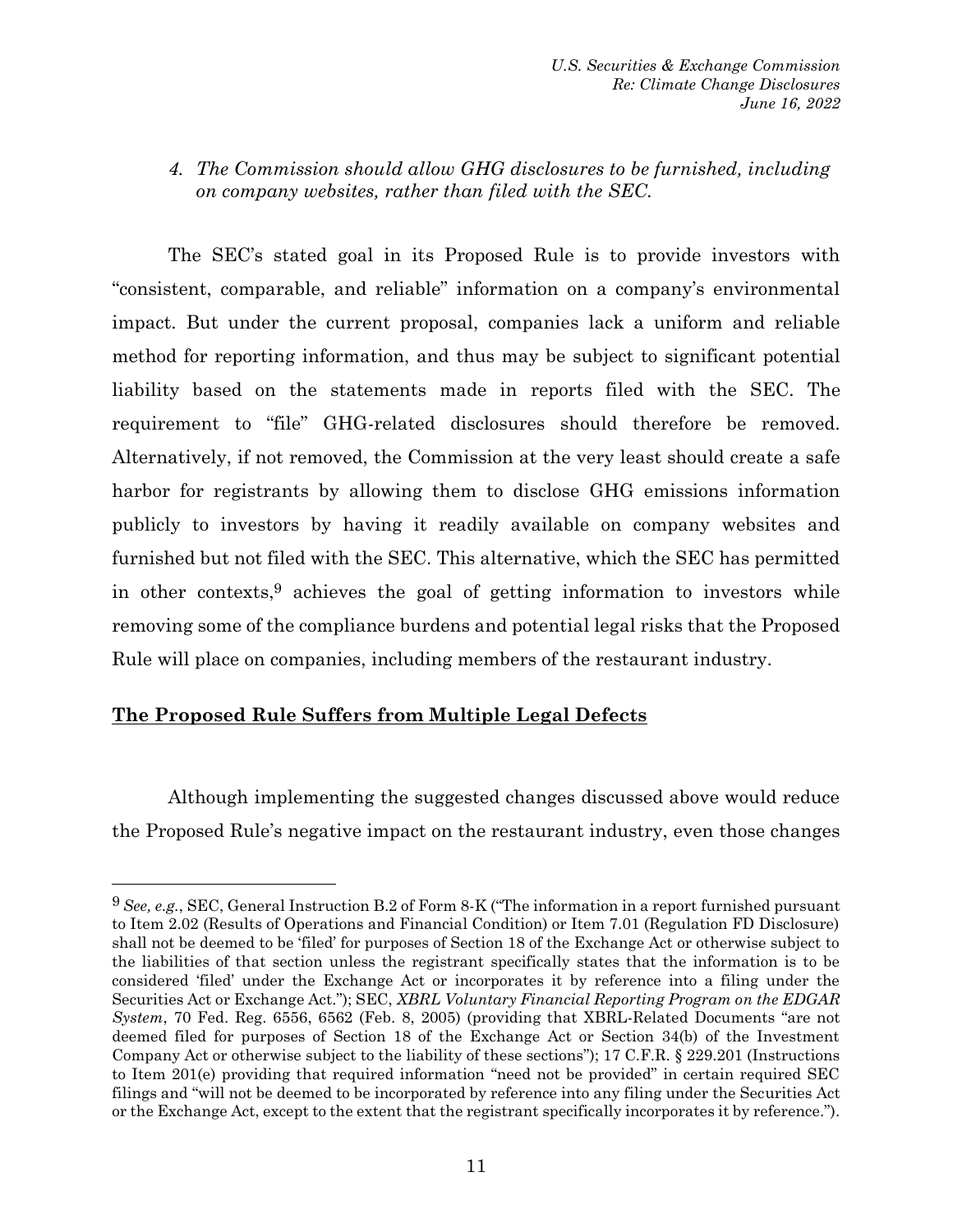cannot cure the fundamental legal defects that render the Proposed Rule invalid. Four such defects are highlighted below. First, the regulation of GHG emissions is outside the SEC's jurisdiction and expertise. Second, the Proposed Rule violates the major questions doctrine. Third, the Proposed Rule does not satisfy the requirements of the Administrative Procedure Act. Finally, the Proposed Rule violates the First Amendment's prohibition on compelled speech.

*Regulating Greenhouse Gas Emissions is Outside the SEC's Jurisdiction and Expertise.*

The Proposed Rule is beyond the SEC's statutory authority, outside the SEC's area of expertise and will require some registrants to report non-material information regarding climate change risks and greenhouse gas emissions.

A federal agency may only regulate matters within the bounds of its statutory authority.<sup>10</sup> The SEC's core mission—and statutory mandate—is to protect investors, facilitate capital formation, and promote fair, orderly, and efficient markets. The Securities Act and Securities Exchange Act grant the SEC rulemaking authority to require public disclosure of information it determines is "necessary or appropriate for the proper protection of investors and to insure fair dealing in the security" of an issuer,<sup>11</sup> or "necessary or appropriate in the public interest or for the protection of investors."<sup>12</sup> When determining what disclosures to require, the SEC is statutorily

<sup>10</sup> *See Util. Air Regul. Grp. v. EPA*, 573 U.S. 302, 327 (2014) (stating that to avoid "a severe blow to the Constitution's separation of powers," an agency must act within the bounds established by Congress and may not rewrite statutory terms to suit its own sense of how a statute should operate); *City of Arlington v. FCC*, 569 U.S. 290, 297 (2013) ("No matter how it is framed, the question a court faces when confronted with an agency's interpretation of a statute it administers is always, simply, *whether the agency has stayed within the bounds of its statutory authority.")*.

 $11$  15 U.S.C. § 78m(a).

<sup>12</sup> 15 U.S.C. §§ 77a, et seq.; 15 U.S.C. §§ 78a, et seq.; *see also* 15 U.S.C. §§ 77g(a)(1), 78l(b)(1).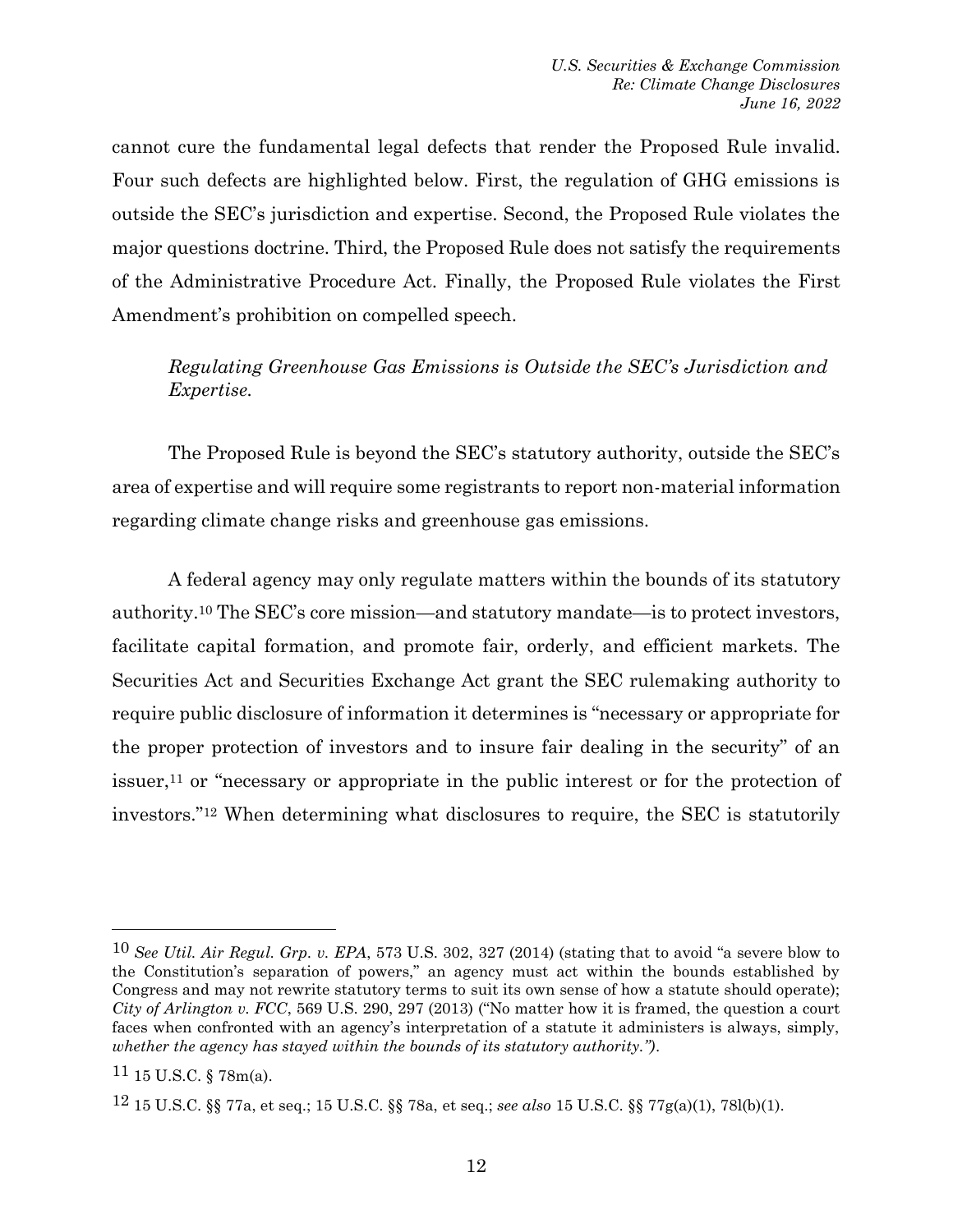required to consider investor protection and whether the disclosure will "promote efficiency, competition and capital formation."<sup>13</sup>

The Proposed Rules are outside the SEC's scope of authority. While the SEC must consider the public interest when carrying out its statuary mandate, the use of the words 'public interest' in a regulatory statute is not a broad license to promote the general public welfare. "Rather, the words take meaning from the purposes of the relevant regulatory legislation."<sup>14</sup> Here, the purpose of that regulatory legislation is to protect investors by requiring the disclosure of material information regarding the business, financial performance, securities and management of publicly traded companies.<sup>15</sup> The SEC itself has acknowledged that it is generally not authorized to mandate disclosures regarding environmental, sustainability or other broad societal goals absent "a specific congressional mandate."<sup>16</sup> But the SEC has no such mandate to require disclosures regarding climate change and GHG emissions: the Proposed Rule is primarily for the purpose of environmental protection, not investor protection, capital formation, or market efficiency. It therefore exceeds the SEC's statutory authority.

Moreover, the Proposed Rule goes beyond the SEC's authority by seeking to influence the registrant into altering operations to curtail GHG emissions. In other words, the Proposed Rule's disclosures are not designed to serve as a source of *information* to protect investors or promote an efficient marketplace, but rather to press public companies to change their businesses. The Proposed Rule even cites evidence "that mandatory reporting of GHG emissions results in reduced aggregate

<sup>13</sup> *Id.* §§ 77b(b), 78c(f); *see also id.* § 78w(a)(2).

<sup>14</sup> *NAACP v. FPC*, 425 U.S. 662, 670 n.4 (1976).

<sup>15</sup> *See* 15 U.S.C. § 77g(a)(1) and Schedule A (listing the required disclosures for registration statements for public offers); *id.* § 78l(b)(1).

<sup>16</sup> SEC, Concept Release, *Business and Financial Disclosure Required by Regulation S-K*, 81 Fed. Reg. 23916, 23918–19, 23,922 (Apr. 22, 2016).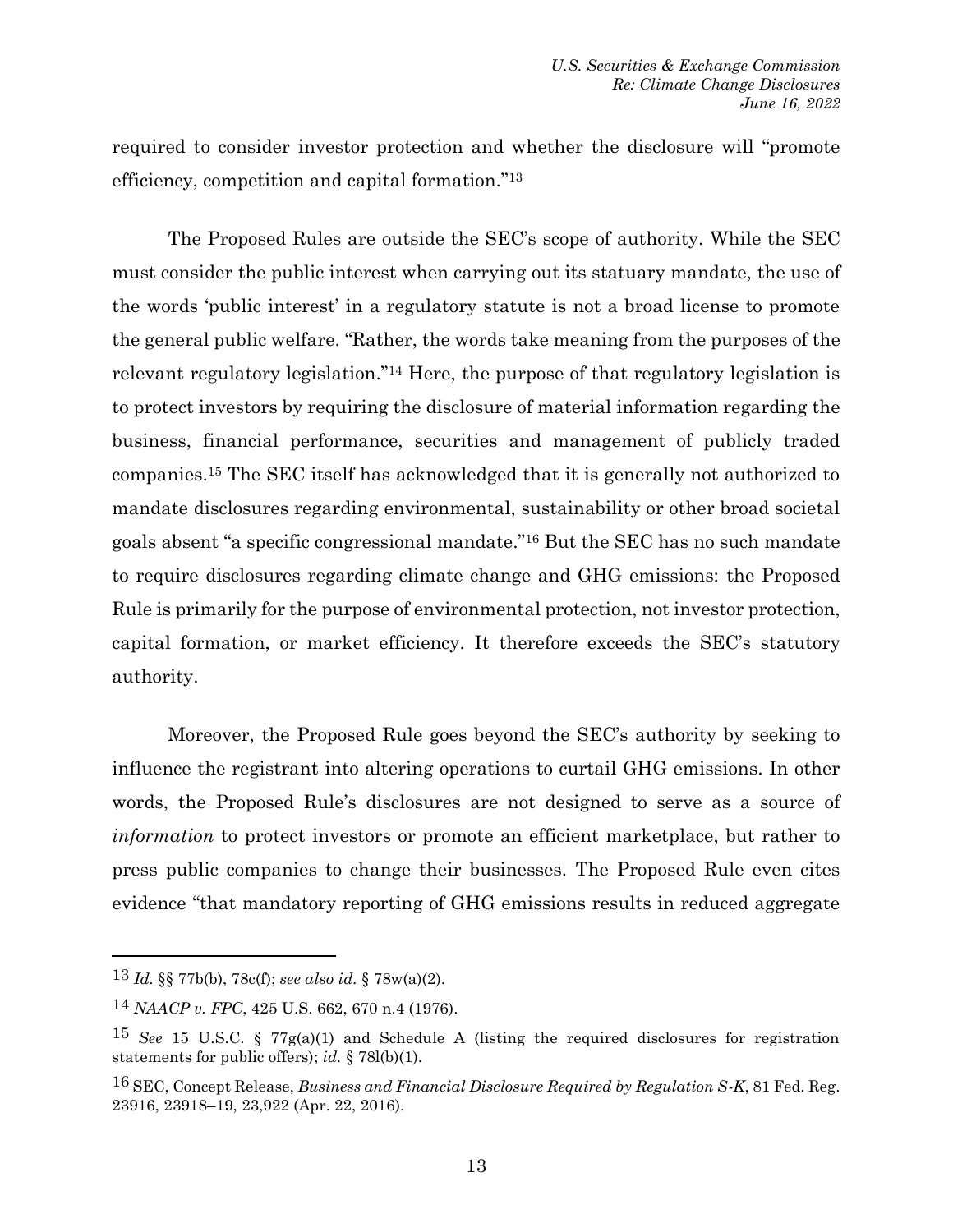reported emissions" for companies required to make such reports.<sup>17</sup> This policy goal, however one views it, is beyond the SEC's authority.

That the Proposed Rule concerns complex issues of environmental policy further reinforces that the SEC is acting outside its ken. The Supreme Court has acknowledged that an agency's attempt to regulate issues beyond its area of expertise is an indication that the agency action is inconsistent with its underlying statutory purpose.<sup>18</sup> As Commissioner Peirce noted in her dissent, the SEC is not the agency charged by Congress with regulating the environment. In fact, the Environmental Protection Agency (EPA) already has regulations in force requiring mandatory GHG reporting for owners and operators of certain facilities that emit GHGs.<sup>19</sup> As the agency not charged with such policy questions, the SEC lacks the technical expertise to assess climate models and underlying assumptions used in companies' metrics and disclosures. Without such technical expertise, the SEC will likely review submissions arbitrarily, leading to uneven or unfair application.

### *The Proposed Rule Runs Afoul of the Major Questions Doctrine.*

The SEC's efforts to use the Proposed Rule to enact environmental policy also raises an issue under the Major Questions Doctrine. Under the major questions doctrine, an administrative agency only has the authority to decide a major policy question if Congress clearly and unambiguously authorizes the agency to do so.20 This

<sup>17</sup> Proposed Rule, p. 401.

<sup>18</sup> *See King v. Burwell*, 576 U.S. 473, 486 (2015); *see also Gonzales v. Oregon*, 546 U.S. 243, 266–67 (2006).

<sup>19</sup> *See* 40 C.F.R. §§ 98.1, et seq.

<sup>20</sup> *See, e.g., MCI Telecomms. Corp. v. Am. Tel. & Tel. Co.,* 512 U.S. 218 (1994); *FDA v. Brown & Williamson Tobacco Corp.,* 529 U.S. 120 (2000); *Gonzales,* 546 U.S. at 243; *Ala. Ass'n. of Realtors v. Dep't of Health and Hum. Servs*., 141 S. Ct. 2485, 2489 (2021) (per curiam); *accord Whitman v. Am. Trucking Ass'ns*, 531 U.S. 457, 468–69 (2001); *Indus. Union Dep't, AFL-CIO v. Am. Petroleum Inst.,*  448 U.S. 607, 645–46 (1980) (Stevens, J., controlling opinion).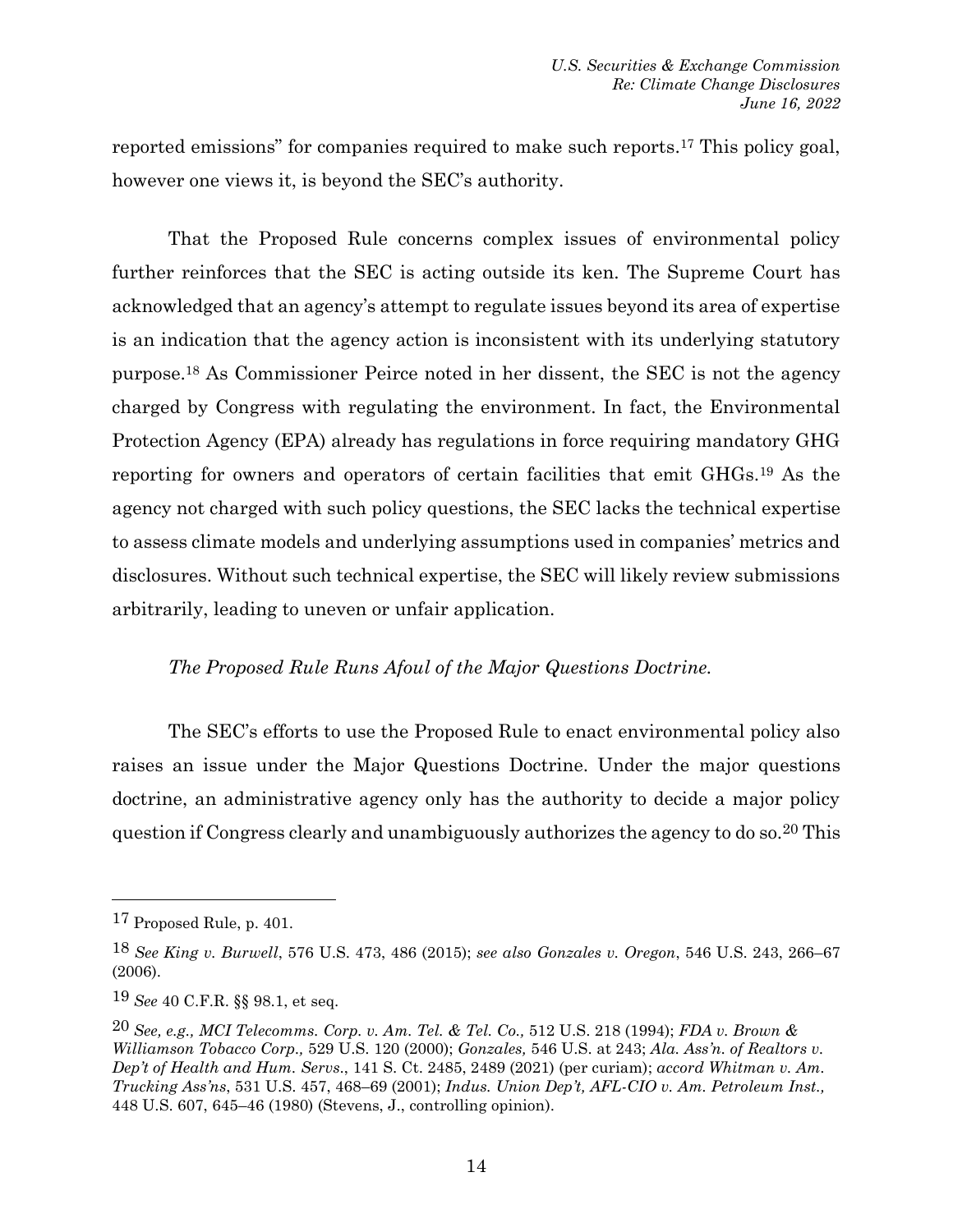doctrine protects the separation of powers by presuming that Congress would generally not want agencies to resolve national policy issues instead of the legislature.21

As applied here, absent specific authorization from Congress, the SEC cannot dramatically expand the scope of its authority by issuing regulations with such vast significance. When an agency purports to discover new authority to regulate a large portion of the economy in a long-standing statute, the courts typically treat such discoveries with a measure of skepticism.<sup>22</sup> For example, in *National Federation of Independent Business v. Department of Labor, Occupational Safety and Health Administration*, the Supreme Court recently found that OSHA's emergency temporary standard (ETS) mandating that large employers implement COVID-19 vaccination or testing requirements was too much of an encroachment into the lives – and health – of a large portion of the workforce to be implemented without express Congressional approval.<sup>23</sup> Given the Court's finding that the ETS had such vast impact, the Court applied the rule that: "We expect Congress to speak clearly when authorizing an agency to exercise powers of vast economic and political significance."<sup>24</sup> The Court granted a stay of the ETS because OSHA was unlikely to show that Congress had clearly authorized the agency to issue the ETS as written.

The fact pattern here is similar. Congress has not clearly authorized the SEC to require disclosure of climate risks and GHG emissions. The SEC's Proposed Rule requiring public companies to report climate change information and GHG emissions, whether or not such emissions are material to the company and its shareholders, has vast economic and political significance, as evidenced, in part, by the volume of

<sup>21</sup> *Indus. Union Dep't,* 448 U.S. at 645–46 (Stevens, J., controlling op.); *accord id.* at 685 (Rehnquist, J., concurring in the judgment).

<sup>22</sup> *See Util. Air Regul. Grp.*, 573 U.S. at 302.

<sup>23</sup> 142 S. Ct. 661, 664-66 (2022) (per curiam).

<sup>24</sup> *Id.* at 665 (quoting *Ala. Assn. of Realtors*, 141 S. Ct. at 2489).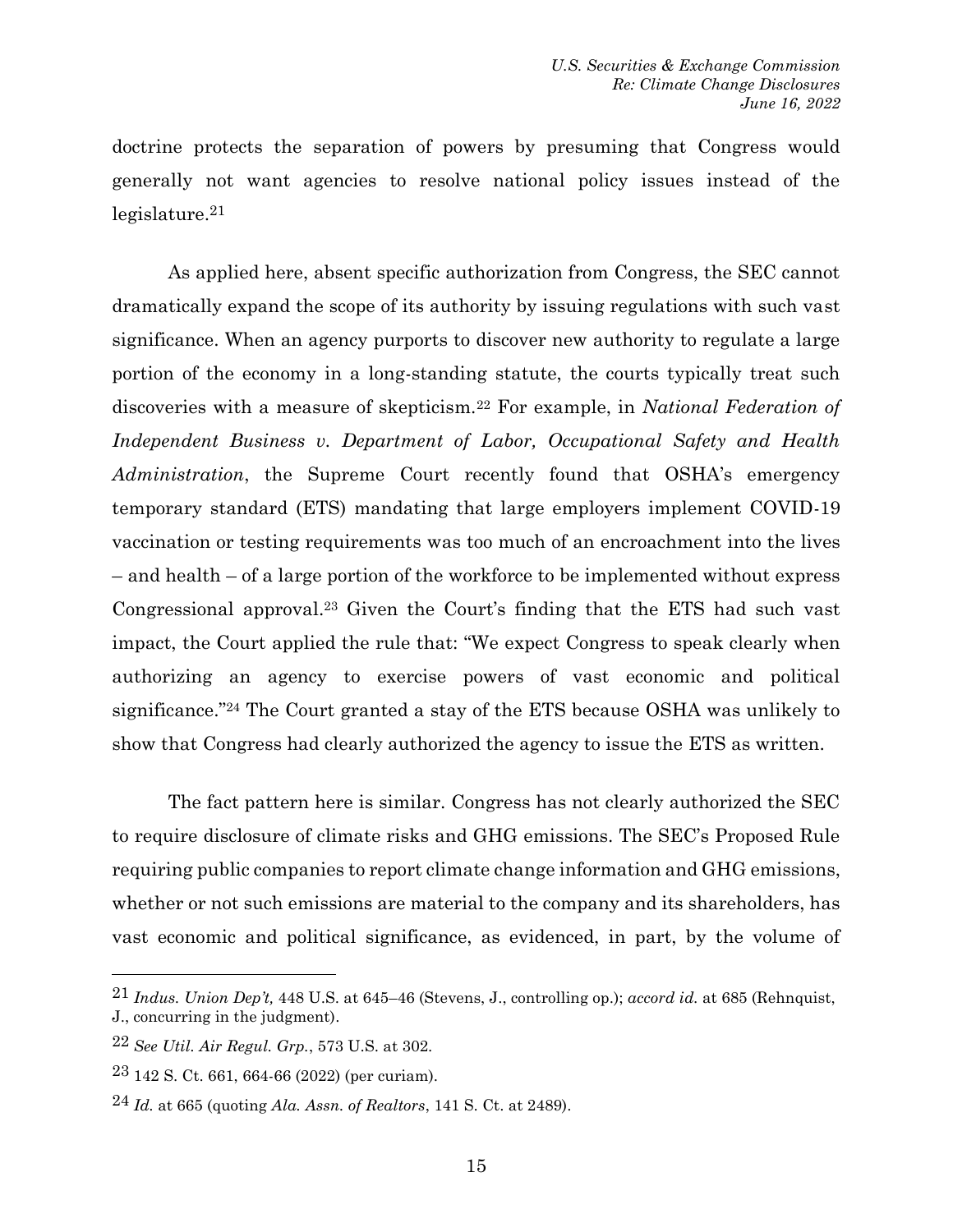comments the SEC has received regarding the Proposed Rule. Climate change policy is a task for Congress, not the SEC, and the SEC may not expand its authority without specific authorization from Congress.

### *The Proposed Rule Does Not Satisfy The Administrative Procedure Act.*

The Administrative Procedure Act (APA) requires that agency action must be set aside when it is arbitrary, capricious, an abuse of discretion or otherwise not in accordance with law.25 In particular, the agency must "examine the relevant data and articulate a satisfactory explanation for its action including a 'rational connection between the facts found and the choices made.'" 26 "The Commission also has a 'statutory obligation to determine as best it can the economic implications of the rule.'"27 "Indeed, the Commission has a unique obligation to consider the effect of a new rule upon 'efficiency, competition, and capital formation,' and its failure to 'apprise itself—and hence the public and the Congress—of the economic consequences of a proposed regulation' makes promulgation of the rule arbitrary and capricious and not in accordance with law."28

Here, the Commission's underlying rationale and factual assertions detailed in the Proposed Rule are unsupported, unreasonable, and fail to offer sufficient justification for choosing this proposal over alternative measures. The Commission unreasonably concludes that the Proposed Rule will generate "consistent, comparable, and reliable" disclosures even though the Commission has not provided

 $25$  5 U.S.C. § 706(2)(A), (C), (D).

<sup>26</sup> *Motor Vehicle Mfrs. Ass'n of U.S., Inc. v. State Farm Mut. Auto. Ins. Co.*, 463 U.S. 29, 43 n.5 (1983) (citations omitted).

<sup>27</sup> *Bus. Roundtable v. SEC*, 647 F.3d 1144, 1148 n.2 (D.C. Cir. 2011) (quoting *Chamber of Commerce v. SEC*, 412 F.3d 133, 143 (D.C. Cir. 2005)).

<sup>28</sup> *Id.* (quoting 15 U.S.C. §§ 78c(f), 78w(a)(2), 80a–2(c) and citing *Chamber of Commerce*, 412 F.3d at 144).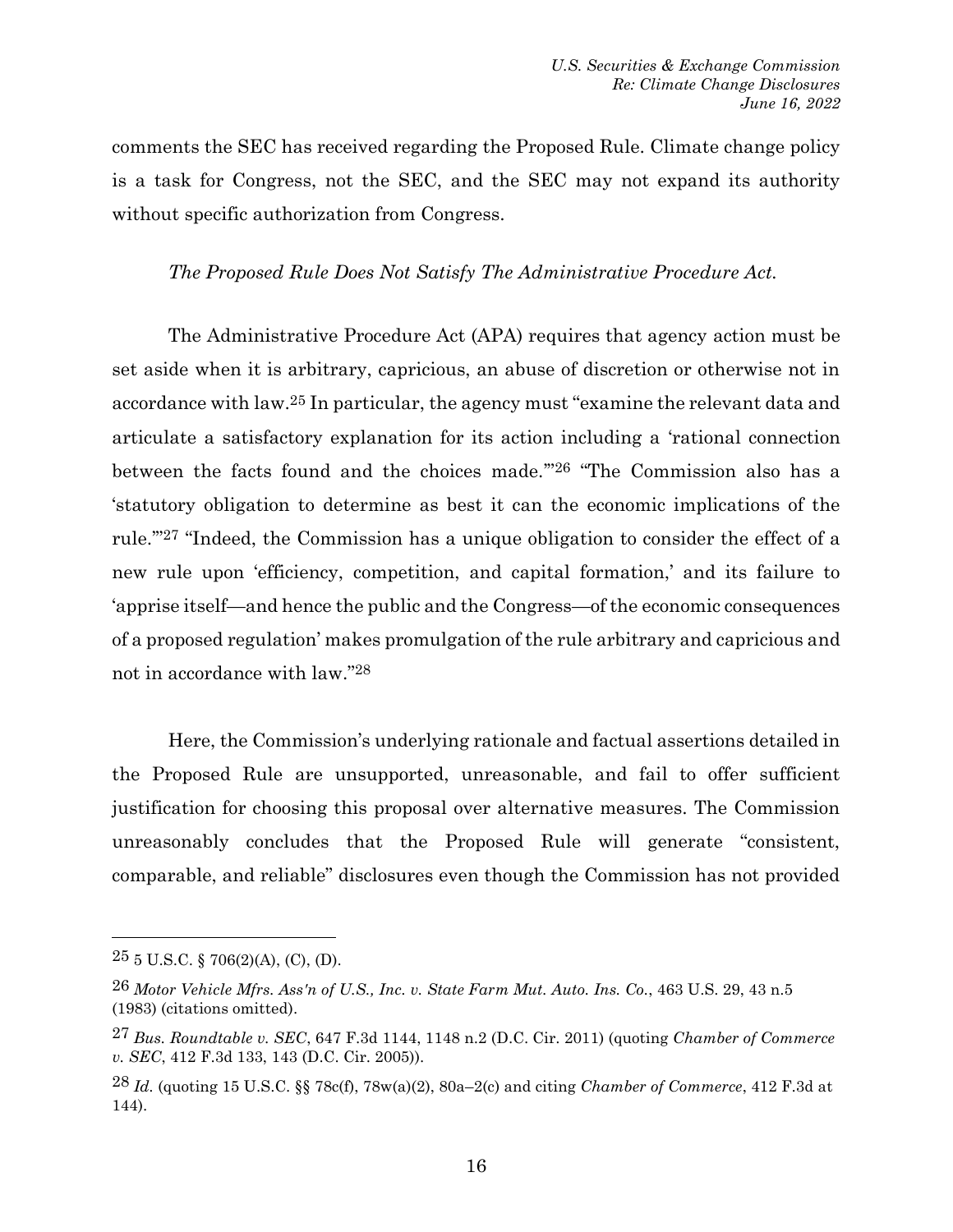sufficient quantitative or qualitative guidance about how the materiality threshold applies, or made any exceptions for companies (like many restaurants) with immaterial GHG emissions. Nor has the Commission provided clear, uniform guidelines on how information should be obtained or reported. Companies are thus tasked with collecting and reporting a wide range of environmental data which may or may not be what the Commission is actually seeking to require.

In sum, the Proposed Rule imposes substantial burdens without sufficient rationale or corresponding benefit. The Proposed Rule thus cannot withstand scrutiny under the APA.

## *The Proposed Rule Violates the First Amendment's Prohibition on Compelled Speech.*

The Proposed Rule's mandated environmental impact disclosure is unconstitutional compelled speech. Generally, corporations are afforded First Amendment rights to tailor their speech—including expressions of value, opinions, and endorsements, as well as non-factual or controversial statements that the speaker would rather not make.29 Accordingly, the First Amendment protects companies against being forced to speak unless the government demonstrates a substantial governmental interest that is directly and materially advanced by the rules, and that the rules are narrowly tailored.30 And under the *Zauderer* test, to pass constitutional muster compelled speech must be purely factual, noncontroversial, and not unjustified or unduly burdensome.31

<sup>29</sup> *National Ass'n of Mfrs. v. SEC.*, 800 F.3d 518, 523 (2015).

<sup>30</sup> *Cent. Hudson Gas & Elec. Corp. v. Pub. Serv. Comm'n of New York*, 447 U.S. 557, 564-66 (1980); *see also Nat'l Ass'n of Mfrs.*, 800 F.3d at 521 (applying *Central Hudson*'s intermediate scrutiny to speech compelled by the SEC's prior conflict mineral disclosure rule).

<sup>31</sup> *CTIA – The Wireless Ass'n v. City of Berkeley*, 487 F.Supp.3d 821, 824 (2020); *Am. Bev. Ass'n v. City and Cty. of San Francisco*, 916 F.3d 749, 756 (9th Cir. 2019); *Nat'l Ass'n of Mfrs.*, 800 F.3d at 521.